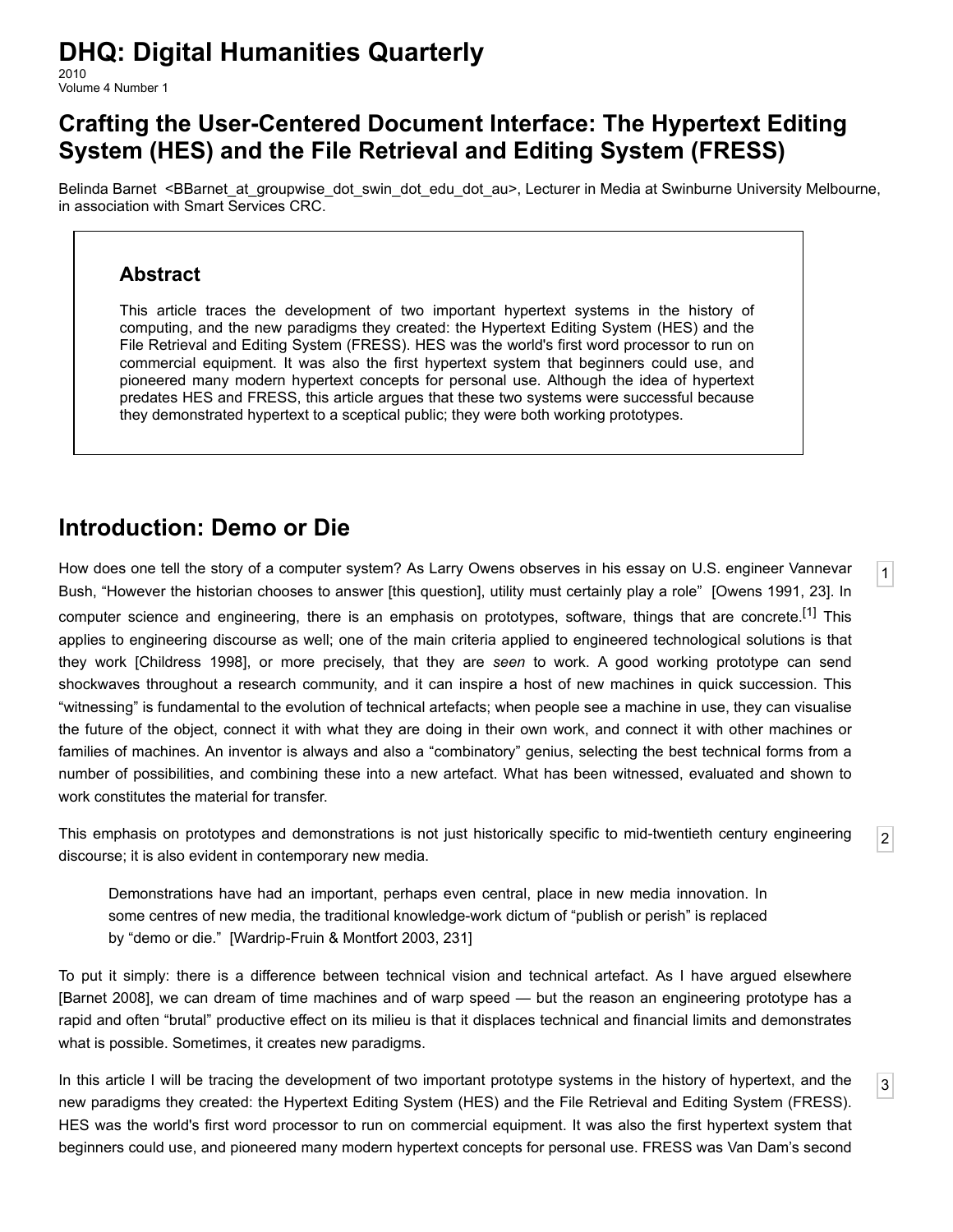attempt at a hypertext system, and incorporated some ideas from another pioneering hypertext system from the 1960s, Douglas Engelbart's oN-Line System or NLS. HES and FRESS were developed at Brown University in the late 1960s under the leadership of Andries Van Dam, Professor of Computing Science at Brown. They were built at a time when computers, in large part, were still seen primarily as tools for mathematical calculations, and computer engineers had no business talking about text editing or interactivity. In an interview with the author, Van Dam recalls that in the 1960s "the whole idea of a user in an interactive computer loop was still foreign to most people" [[Van Dam 1999](#page-9-1)]. The story of HES and FRESS is a remarkable one as much for its audacity as its historical influence, and the lack of detailed literature on its development is surprising given this influence. As working prototype systems, they had technical chutzpah.

<span id="page-1-0"></span>The *idea* of hypertext predates HES and FRESS. The term was coined in 1962 by computer visionary Theodor Holm (Ted) Nelson to describe "nonlinear" text, although the concept of a technical system designed to facilitate nonlinear text can be traced back as far as 1910.<sup>[2]</sup> Nelson was a co-designer of HES, but was most famous for imagining a hypertext system in the mid-sixties called Xanadu. Xanadu, like its fictional namesake by Samuel Taylor Coleridge, was a vision in a dream, a computer filing system which would store and deliver the great body of human literature, in all its historical versions and with all its messy interconnections, acknowledging authorship, ownership, quotation and linkage. Nelson began writing about this idea in the sixties, and it has been "under development" for fifty years hence; he has not produced a working prototype or demo of Xanadu, although he did release some shells of code in 1999. To Nelson's dismay, and unfairly, it has consequently been hailed as "the longest-running vaporware project in the history of computing" [[Wolf 1995](#page-9-2)]. Due in part to this lack of a real-world prototype, Nelson has had difficulty attracting funding or having his work taken seriously. This vision of hypertext did, however, inspire Van Dam.

[4](#page-1-0)

[5](#page-1-1)

[6](#page-1-2)

[7](#page-1-3)

[8](#page-1-4)

<span id="page-1-1"></span>Although Nelson was a co-designer of HES, there was a falling-out with the team during its design and implementation, and Nelson stated in an interview with the author that he was unhappy with the result [[Nelson 1999](#page-8-5)]. As we will explore in this article, Van Dam and his team were concerned less with grand visions and more with getting the system built and funded in the real world. HES was effectively the first hypertext system available on commercial equipment that novices could use. It introduced interactive reading and authoring to the humanities and the text link to lay users; it established a technical precedent for systems to follow.

<span id="page-1-2"></span>In this article I will argue that HES and FRESS, like Doug Engelbart's landmark system NLS, were influential on the history of hypertext and modern computing in large part because they *demonstrated* the concept of hypertext; they were both working systems. Where Ted Nelson, with his prescient ideas and presentations, had been campaigning for "nonlinear writing" housed on a computer for years without commercial success<sup>[3]</sup>, Van Dam and his team of mostly undergraduate students actually built it. It was a difficult project precisely because the HES team had first to convince the world that manipulating text interactively on computers was not a crazy idea; convincing them that hypertext was useful was an even harder sell.

## **Computing in the 1960s**

<span id="page-1-3"></span>There was a lot going on in the computing industry in the late 1960s. Time-sharing had hit the industry<sup>[4]</sup>, and the minicomputer had begun to establish its markets. Computing had begun to move into the wider arena of "data processing." Noting such changes, IBM began marketing to a full circle of customers instead of the traditional military and industrial customers. System/360, the mainframe on which HES was eventually built, was the first computer built by IBM aimed at businesses and corporations — a wider and more "domestic" market. There was a computing paradigmshift going on.

<span id="page-1-4"></span>But although businesses were adopting "data processing" for the first time, the world still saw computers as hardwired mathematics. "Text was not 'data'; it was something academics and journalists manipulated with pens or typewriters," Van Dam recalls [\[Van Dam 1999](#page-9-1)]. Processing power was limited, and universities meted it out like gold to the places it was needed most — in their opinion, physics and engineering departments. Computers were "for scientists and engineers to solve serious problems," Van Dam recalls his then-VP for Finance saying, and he was told "if you want to crank out papers you can damn well use a typewriter" [[Van Dam 1999\]](#page-9-1). This vision of a human sitting at a computer screen and writing or navigating linked text was not obvious to the university. As Dr Douglas Engelbart, the inventor of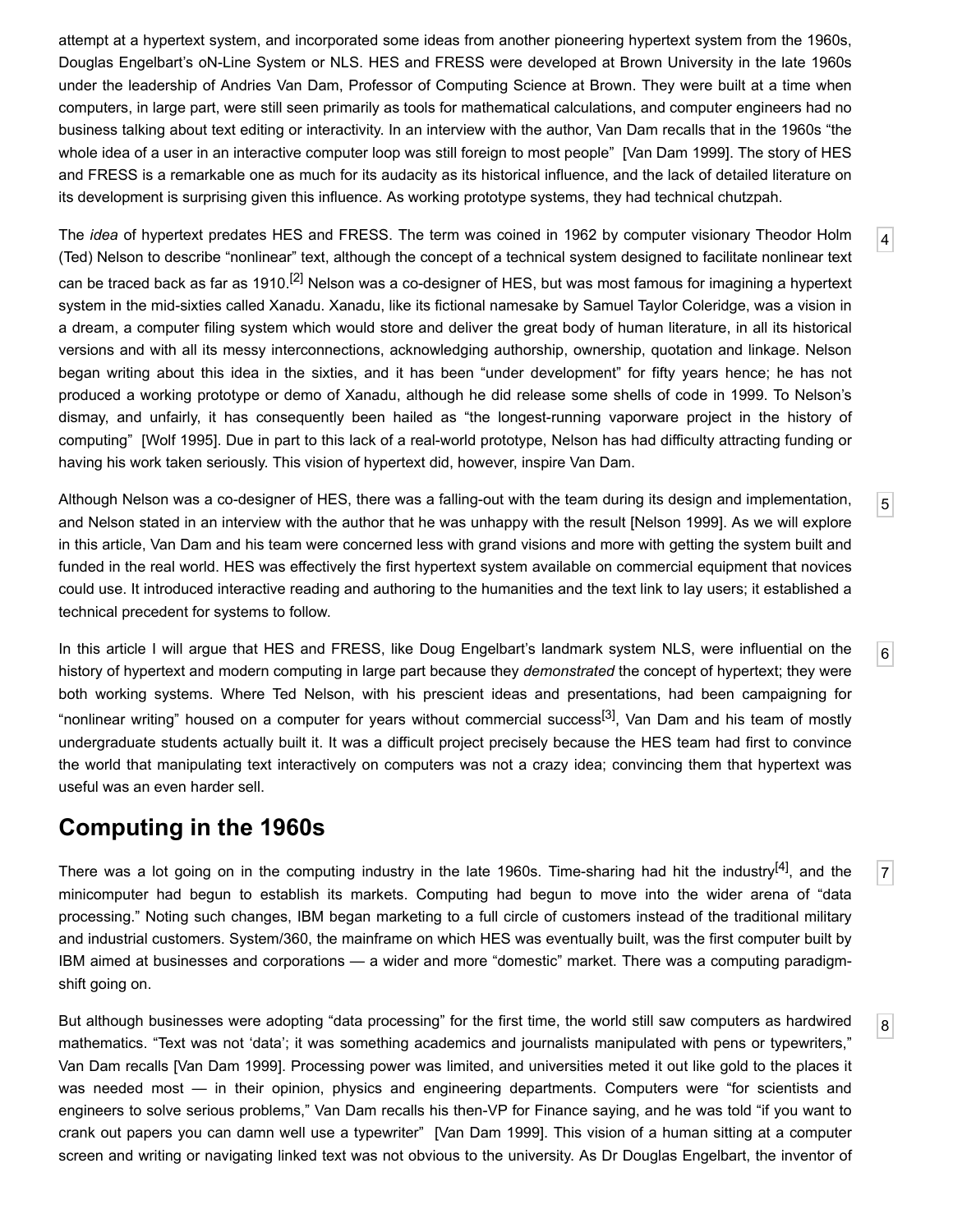the computer mouse, observed in an interview with the author, "The idea was wacky even in the seventies, when we had it working — real hypermedia, real groupware working" [\[Engelbart 1999](#page-8-8)].

<span id="page-2-0"></span>There was, however, an existing technology used for editing text on a computer; it was called a "line" or "context" editor [\[Van Dam 1999](#page-9-1)]. This was designed for writing or editing computer programs, but it was often used covertly to create documents. Like Doug Engelbart, who unbeknownst to Van Dam was working on the NLS/Augment system at the same time<sup>[5]</sup>, Van Dam saw the need to tailor computing technology to the humans that used it. In particular, he saw that an editing system which sufficed for computer programmers would not fulfil the needs of writers. Then he encountered Ted Nelson.

[9](#page-2-0)

[10](#page-2-1)

[11](#page-2-2)

[12](#page-2-3)

[13](#page-2-4)

#### **The Design of HES and FRESS**

<span id="page-2-1"></span>Van Dam bumped into Nelson at the 1967 Spring Joint Computer Conference.<sup>[6]</sup> Passionate and eloquent. Nelson started telling him about hypertext. Nelson had been thinking about hypertext for several years and had tried to design a system at Vassar College in 1965 [[Nelson 1999\]](#page-8-5), but unfortunately like most of Nelson's ideas, it had not eventuated in a product of any kind. When Van Dam met Nelson, "He had nothing to show for this idea, no prototypes or work in the sense that computer scientists talk about work — i.e., software, algorithms" [\[Van Dam 1999\]](#page-9-1). What Nelson did have was a vision of what hypertext might one day look like, and an infectious enthusiasm for the idea. Nelson envisioned a computer-based hypertext system where the user could take different trajectories through a network of information, reading and writing "non-sequentially" [\[Nelson 1999](#page-8-5)].

Nelson's vision seduced me. I really loved his way of thinking about writing, editing and annotating as a scholarly activity, and putting tools together to support that. I hadn't heard of Engelbart. I hadn't heard of Bush and Memex. So after meeting quite by accident at this computer conference, and talking about what we each were doing, we somehow got onto the topic. I had this wonderful graphics display...and I was working on various graphics applications at the time. He talked me into working on the world's first hypertext system and that sounded cool. [[Van Dam 1999](#page-9-1)]

Van Dam didn't need much convincing. He had been thinking about computers and writing for some time now. So he gathered a team together at Brown and began work later that year, with the objective of trying out this hypertext concept.

<span id="page-2-2"></span>Nelson went up there "at his own expense" [[Van Dam 1988,](#page-9-3) 87] to consult in its development, but found the experience quite frustrating. Van Dam and his team set out to design a dual-purpose system for authoring, editing and printing text documents such as papers, proposals and course notes, which could also be used to browse and query written materials nonsequentially. From Nelson's perspective, this sidelined the concept of hypertext in favour of print text editing. In an interview with the author, Nelson claimed what the HES team built was essentially a word processor with linking facilities; it was directed at the printed page [\[Nelson 1999\]](#page-8-5). Nelson was not happy with this "trivialisation" of his hypertext vision<sup>[7]</sup>, and spent much time arguing for the elaboration of HES's hypertext facilities. For Nelson, paper was the enemy.

<span id="page-2-3"></span>But the HES team was trying to convince the world that the whole concept of handling text on computers was not a waste of time and processing power. And the world knew text handling as a paper-based thing. "So not only were we selling hypertext, but at the same time document processing, interaction. Many people were still computing with cards," recalls Van Dam [[Van Dam 1999](#page-9-1)]. As stated previously, even Doug Engelbart was having trouble convincing the world that humans and machines might work together interactively. There was not a funding body in the country that would support the idea of a completely non-sequential, online "web." Perhaps more importantly, Van Dam already had a vision of what his writing system should do, a vision based on improving an existing human activity: creating and editing text for printed documents.

<span id="page-2-4"></span>The HES team designed a system for the composition and manipulation of manuscripts, which could also be used as a reading machine to browse and query complex written materials online. They did not wish to inflict line numbers on the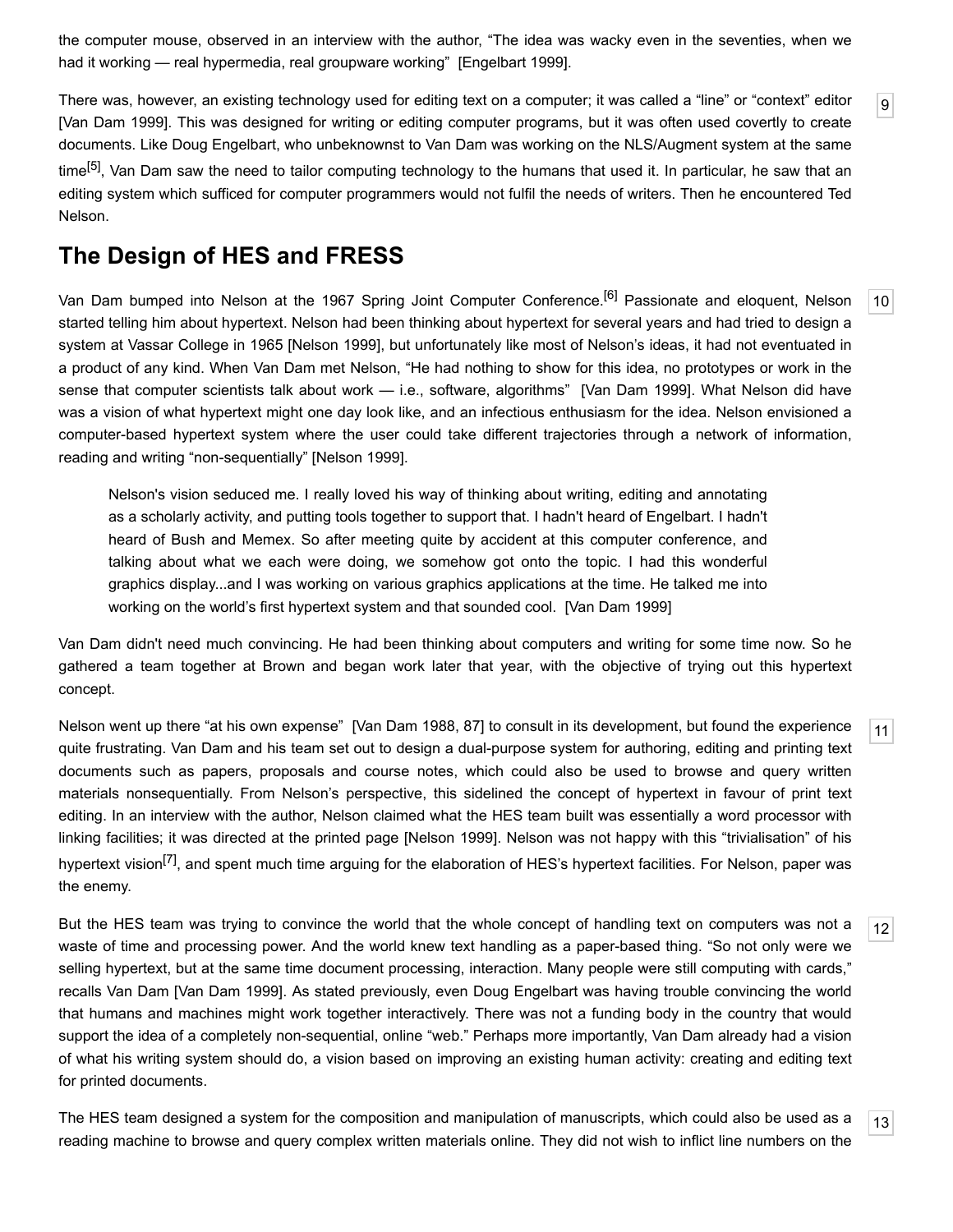user, or to "make him program little changes in his data" [\[Carmody et al. 1967](#page-8-12), 8] as line editors for computer programs did. Reading, writing and editing documents should be simple, and the tools should be suited to the task. Because they wished to emphasise the place of "ordinary" text editing as well as the more radical concept of non-sequential, online reading and writing, they called the project the Hypertext *Editing* System — a name meant to embrace this dual purpose.

<span id="page-3-0"></span>It was a hard sell. Van Dam recalls his chairman at the time saying, "Why don't you stop with all this hypertext [nonsense, and do something serious?" to which Van Dam replied, "Walter, I am doing something serious" \[Van Dam](#page-9-1) 1999]. At his own university, Van Dam "had multiple reactions, from 'cute' to 'I don't get it' to my being in a pissing contest to be allowed to use the university's only mainframe computer for this research with the then-VP for Finance" [[Van Dam 1999\]](#page-9-1). After being shown a first version of the system, IBM, however, thought the project serious enough to provide funding through a research contract. This, recalls Van Dam, put the project on much more legitimate ground and ensured that the undergraduates who had been programming HES as a bootleg graphics project were then paid for their efforts [[Van Dam 1988](#page-9-3), 889].

<span id="page-3-1"></span>HES was set up on an IBM 360/50 with a 2250 display, and ran in a 128k partition of the operating system that controlled the 512k of main memory available (there was a complete timesharing system operating in another partition). The user sat facing a 12" by 12" screen, browsing through portions of arbitrarily sized texts. Original text was entered directly via a keyboard, and the system itself was controlled by pressing function keys, by pointing at the text with a light pen or via the keyboard [\[Carmody et al. 1967,](#page-8-12) 4]. The activities of the user were corresponded directly to the operations normally performed upon text by writers and editors. The user was able to manipulate pieces of text as though they were physical items: correcting, moving, cutting, pasting, filing previous drafts and copying.

Our philosophical position [was] essentially that the writer is engaged in very complicated pursuits, and that this work legitimately has a freewheeling character... therefore it became our intent to provide the user with unrestricted "spatial" options, and not to bother him with arbitrary concerns that have no meaning in terms of the work being performed. [[Carmody et al. 1967](#page-8-12), 8]

The HES team also did not wish to store text in numerical pages or divisions known to the user, except as she might deliberately divide her text, create links or number her headings. Rather than filing by page number or formal code name, HES stored text as arbitrary-length fragments or "strings" and allowed for edits with arbitrary-length scope (for example, insert, delete, move, copy). This is in contrast to NLS, which imposed a hierarchical tree structure of fixedlength lines or statements upon all content; Engelbart used 4,000 character limits on his statements to create a tighter, more controlled environment. These limitations meant that Engelbart could implement more efficiently [\[Van Dam 1999](#page-9-1)]. HES was deliberately made to embody a freewheeling character, as non-structured as possible.

<span id="page-3-2"></span>The system itself was composed of text "areas" which were of any length, expanding and contracting automatically to accommodate material. These areas were connected in two ways: by links and by branches. A link went from a point of departure in one area (signified by an asterisk) to an entrance point in another, or the same, area. Although the HES team used Ted Nelson's conception of a text link, Doug Engelbart was incorporating the same idea into NLS independently, unbeknownst to Van Dam, who wishes he had known about this work. "I hadn't heard of Engelbart. I hadn't heard of Bush and Memex. That came quite a bit later," Van Dam recalls.<sup>[8]</sup> Links were intended to be optional paths within a body of text — from one place to another. A link was intended to express a relationship between two ideas or points: an intuitive concept.

<span id="page-3-3"></span>The HES team employed "human factors" techniques to design a system which guided and explained the user's every move without loss of effectiveness [[Carmody et al. 1967](#page-8-12), 14]. The system was much easier to use than NLS, perhaps due to the fact that it was created as much for writers as it was for engineers. Speaking from the year 2009, the editing features of HES seem quite obvious, almost trivial. At the time, however, it was difficult to convince people in a commercial environment that it was not an excessively complicated typewriter. Nobody could conceive of writing or editing text on a screen. As Van Dam recalled in an interview with the author,

Remember, we were doing hypertext at a time when there were no word-processing systems either.

[16](#page-3-2)

[17](#page-3-3)

[14](#page-3-0)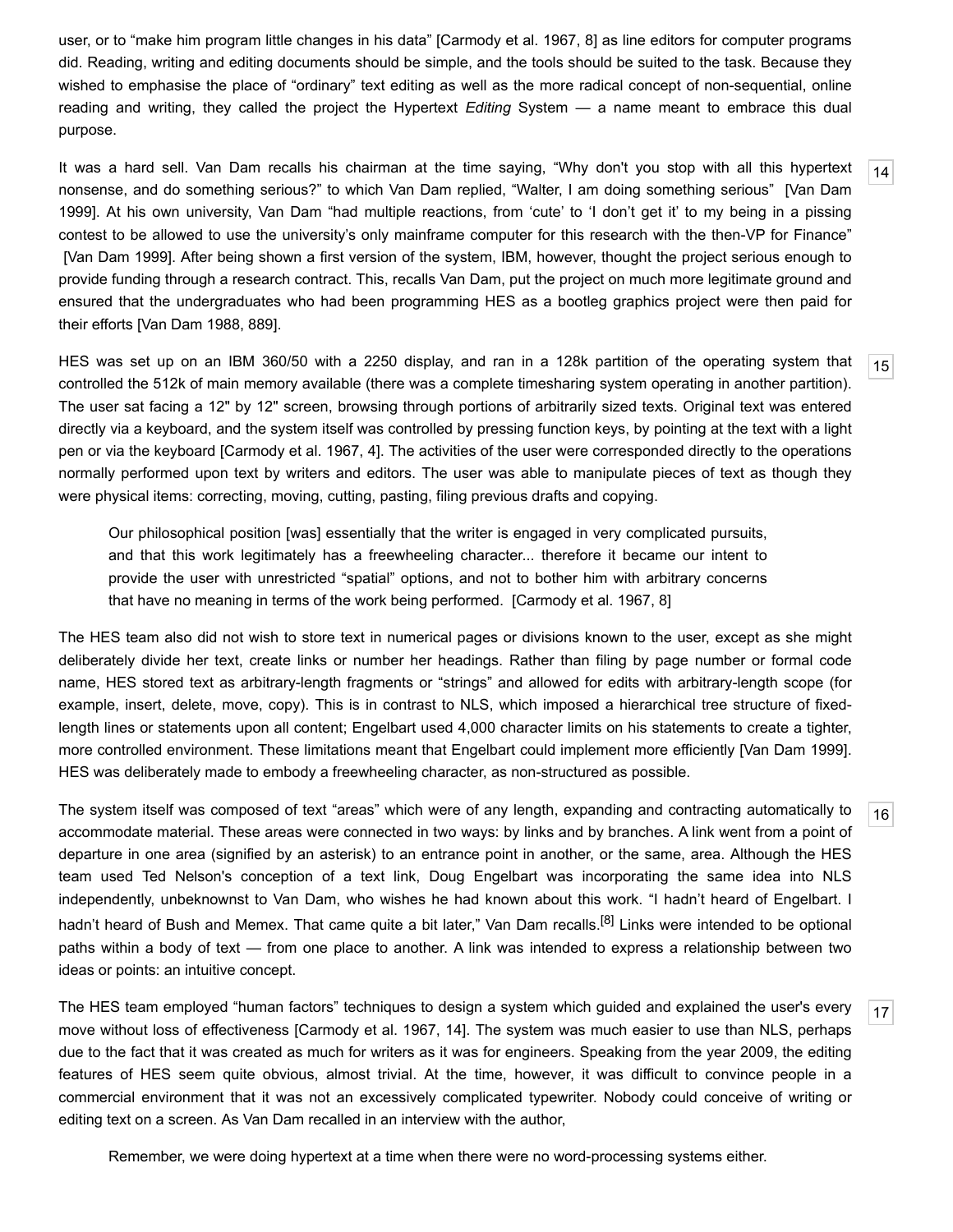The HES is one of the very first word processors… I believe HES was the first document editor, specifically designed for documents, to run on commercial equipment, and NLS was the first document editor to run on a proprietary system, predating HES. [\[Van Dam 1999\]](#page-9-1)

<span id="page-4-0"></span>[18](#page-4-0) One of Van Dam's tasks was to convince humanities scholars and writers that this was a more efficient way of writing than using a pen or a typewriter. HES used a standard 32-key IBM function keyboard, but when they gave demos to [writers in the late 1960s whose business was words, not engineering, they would "freak out" over all the buttons \[Van](#page-9-1) Dam 1999]. So Van Dam learned to use progressive disclosure, not frightening humanities people with too many buttons.

I made a plastic overlay which I essentially used to cover up all but five of the editing buttons: insert, delete, move, copy and jump. Then we would do an entire demo for half an hour or so with that … and then we would play peek-a-boo, strip off the first overlay, and lo and behold, there was another row of function keys. [\[Van Dam 1988,](#page-9-3) 890]

<span id="page-4-1"></span>[19](#page-4-1) In early 1968 HES did the rounds of a number of large customers for IBM equipment, for example, *Time/Life* and the *New York Times*. All these customers based their business on the printed word. But HES was too far out for them. Writing was not something you did at a computer screen. They had seen programs that set type, and maybe some programs for managing advertisements, but the concept of sitting in front of a computer and writing or navigating text was foreign to them.

The best I ever got was from people like Time and Time-Life and the New York Times who said this is terrific technology, but we're not going to get journalists typing on computer keyboards for the foreseeable future. [[Van Dam 1999](#page-9-1)]

As we now know, however, in less than a decade journalists (and executives) would be typing on computer keyboards.

<span id="page-4-2"></span>In late 1968, Van Dam finally met Doug Engelbart and attended a demonstration of NLS at the Fall Joint Computer Conference. This was a landmark presentation in the history of computing, and the audience, comprised of several thousand engineers and scientists, witnessed such innovations as the use of hypertext, the computer "mouse" and screen, and and telecollaboration on shared files via video conferencing for the first time. The unveiling of NLS is now known affectionately and with great respect as the Mother of All Demos, and was celebrated in December of 2008 at its 40th anniversary with almost all of the original team led by Doug Engelbart on stage, and Andries Van Dam as the outsider commentator. For Van Dam, this system set another, and entirely different, technical precedent. The line- or context-editor was old technology — NLS was the prototype for creating, navigating and storing information behind a tube and for having a multi-user, multi-terminal cost-effective system. He went on to design the File Retrieval and Editing System (FRESS) at Brown with his team of hotshot undergraduates and one masters student. As Van Dam observed in the Hypertext 1987 conference keynote address,

...my design goal was to steal or improve on the best ideas from Doug's NLS and put in some things we really liked from the Hypertext Editing System - a more freeform editing style, no limits to statement size, for example. [[Van Dam 1988](#page-9-3)]

<span id="page-4-3"></span>The HES project was frozen as the team started work on the next-generation system. Meanwhile, IBM sold HES to the Apollo Mission Team at the Houston Manned Spacecraft Centre (unbeknownst to Nelson and Van Dam and others who had worked on it at the time). Van Dam now proudly recalls that it was used in NASA's Houston Manned Spacecraft Center for documentation on the Apollo space program [[Van Dam 1988\]](#page-9-3). As with most computing projects in the late 60s, government (and the military) had a keener eye for innovation than business. For what it was designed to achieve, HES performed perfectly.

[20](#page-4-2)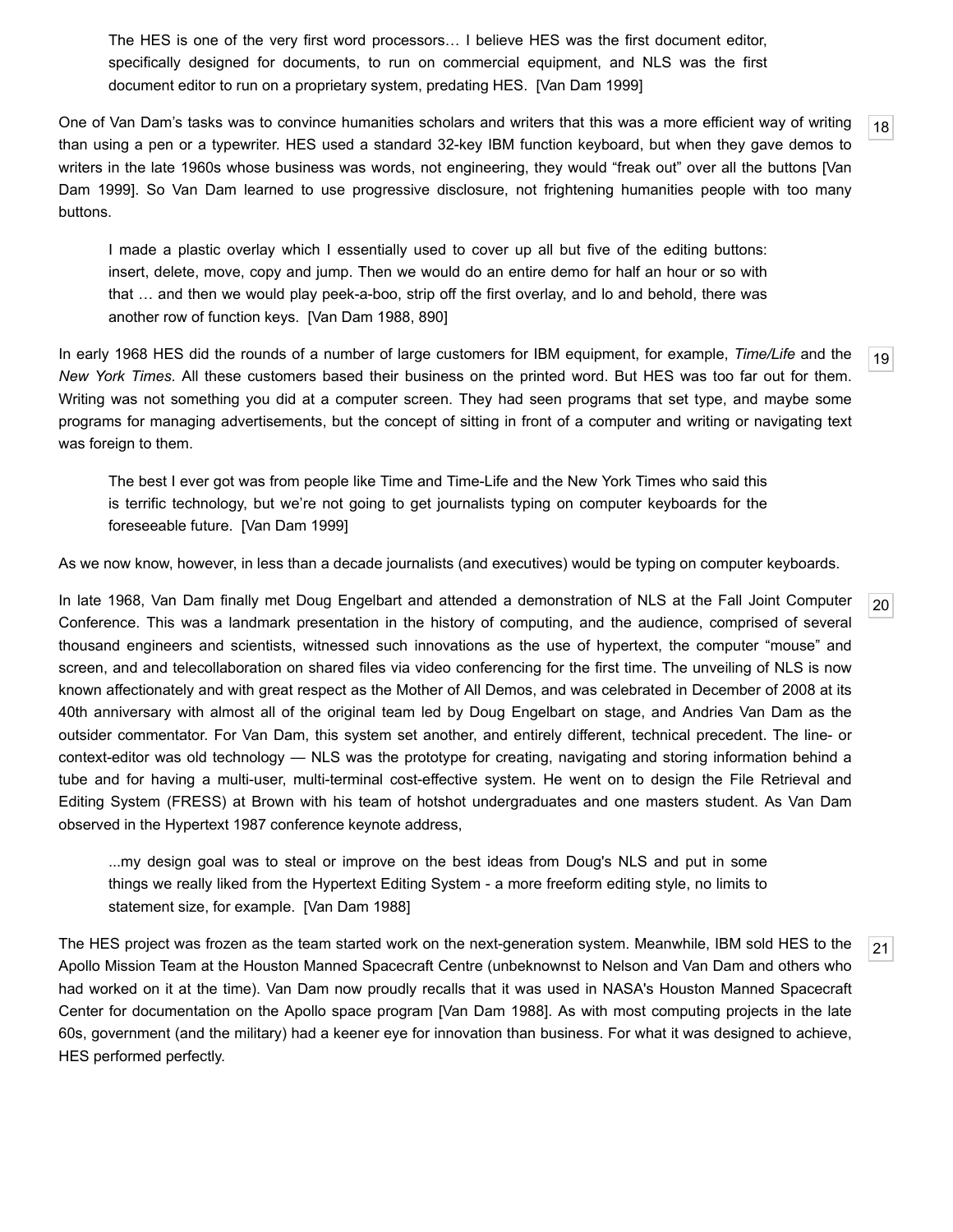

**Figure 1.** The Hypertext Editing System (HES) console at Brown University. Original photo by Greg Lloyd, 1969.

<span id="page-5-0"></span>HES, as a first prototype, naturally had its shortcomings. Part of the goal behind FRESS was to improve on these shortcomings. Firstly, HES was programmed specifically for the IBM /360 and the /2250 display; there was no deviceindependence. Van Dam had seen the benefits of device-independence in Engelbart's demonstration; in NLS "the command line…worked on basically any device. So they had really engineered in good device independence from the beginning" [[Van Dam 1999](#page-9-1)]. FRESS was the first hypertext system to run on readily-available commercial hardware and OS: it was built for the IBM VM/370, an off-the-shelf time-sharing system, and could even run on terminals incapable of multi-window views.

<span id="page-5-1"></span>[Secondly, HES wasn't multi-user; it was specifically targeted towards the 2250, a machine for individual use \[Van Dam](#page-9-1) [1999\]. The benefits of having a multi-user system were also obvious from Engelbart's demonstration of NLS \[Ceruzzi](#page-8-14) 1998]. Primarily, a multi-user system allowed teams of people to work together more easily. In NLS, the tendency towards knowledge-exchange and collaborative work were more than just a system side-effect — they were a goal. Van Dam decided to make FRESS multi-user. Although FRESS "didn't have the kinds of chalk-passing protocols that NLS had" [\[Van Dam 1999\]](#page-9-1) — in NLS, for instance, multiple users could work with a shared view of a single document-inprogress — it was designed from the outset to run on a timesharing system and to accommodate multiple displays of different types and capabilities from teletypewriters to glass teletypes (simple CRT screens) to multi-windowed powerful displays with pointing devices.

<span id="page-5-2"></span>[24](#page-5-2) But the most popular new development for novice users in FRESS was not its capacity to accommodate multiple displays and users; it was the "undo" feature. FRESS pioneered undo for both word processing and hypertext, and arguably influenced the future design of word processing systems. Every edit to a file was saved in a shadow version of the data structure, and that allowed for both an "autosave" and an undo. Brown staff and students understood immediately the importance and usefulness of this feature [\[Van Dam 1999](#page-9-1)]. As Van Dam saw it, the ultimate system would have indefinite undo and redo.<sup>[\[9\]](#page-8-15)</sup>

<span id="page-5-3"></span>[25](#page-5-3) Importantly, FRESS supported arbitrary-length strings; it had no size limitations. According to Van Dam, an important philosophical distinction between NLS and FRESS was that "Doug had these 4,000-character limits on his statements, [and that was an anathema to us. It was an anathema to Ted, when he started out, to have limits on anything" \[Van Dam](#page-9-1)

[22](#page-5-0)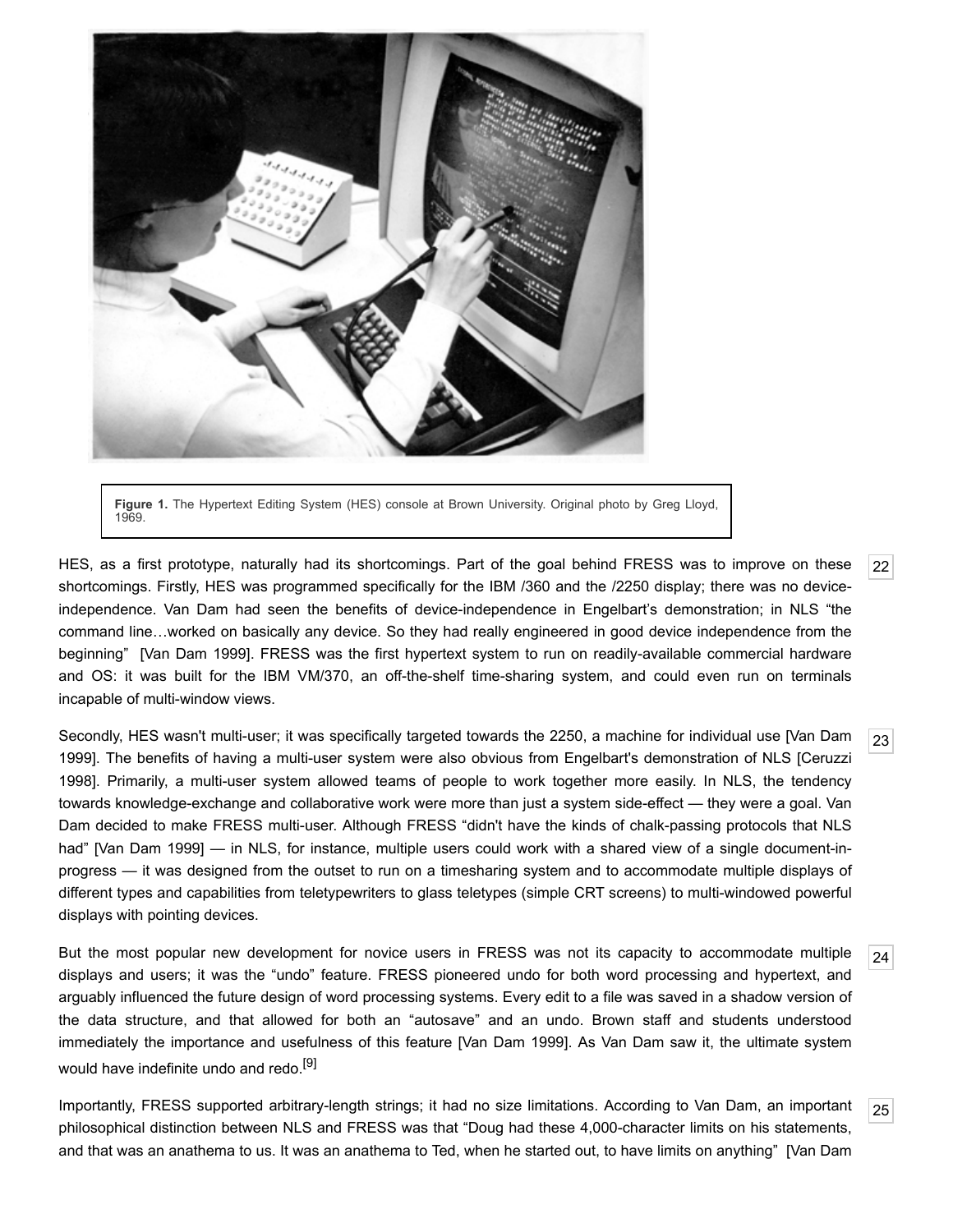[1999\]. The FRESS team believed that the system should not force you into an unnatural usage pattern, so software](#page-9-1) paging allowed for essentially unlimited document sizes while maintaining performance. Working in the FRESS environment, the user could not tell the difference between a two-page and a two-hundred page printed file, and could actually specify how all this would be viewed in the first place. FRESS borrowed many of the viewing specification ideas from NLS.

<span id="page-6-0"></span>At the same time, hyperlinks in these files were addressable down to the character. The granularity was as fine as sand. As Van Dam put it in our interview, "I don't want to go to a book, I don't want to go to a chapter, I want to go to the actual quote!" One of the reasons why the web does not have the same functionality as earlier hypertext systems such as FRESS or NLS is that a URL points to a document: unless the author pre-specifies anchors in the target page, there is no finer granularity than that. In NLS, a link took you to a statement. In FRESS it could take you to a character. So in this sense, Van Dam points out, "I think we had a 'creamier' hypertext than NLS did," and they certainly had a creamier hypertext than the modern web.

<span id="page-6-1"></span>[27](#page-6-1) Another aspect of FRESS which the web has not implemented is bidirectional linking. HES had unidirectional links, and the FRESS team decided that this needed to be changed. FRESS was the first hypertext system to provide bidirectional linking. It was also groundbreaking in that it provided different options to *visualise* this field of links and references, to see the global context for work: a map.

<span id="page-6-2"></span>[The outline functionality in FRESS was inspired by NLS \(or as Van Dam puts it, "was a straight rip-off" \[Van Dam](#page-9-1) 1999]). For readers who are not familiar with this terminology, an outline processor is a specialised word processing program for handling and displaying outlines. One of its most powerful features is the ability to suppress lower levels of detail and see the global context for work [[Conklin 1987,](#page-8-16) 25]. The user can view just the top *n* levels of the structure — a map whose level of detail is defined by the user. This facilitates rapid movement between sections and makes editing and global navigation easier. But most importantly, this meant that in FRESS

[We] had an ability to see the structure space, a visualisation of all the structure in the text, the outline structure and the cross-referencing structure. You could do structural rearrangements in that structure space in a quick overview mode and you would thereby induce those same edits in the text itself. [\[Van Dam 1988,](#page-9-3) 891]

<span id="page-6-3"></span>In sum, unlike in contemporary hypertext systems like the web, FRESS provided a variety of coordinated views and conditional structure and view-specification mechanisms. The user had final control over how and how much of the document was being displayed — unlike with embedded markup like HTML. It also afforded separation of structure from formatting and hypertext semantics — also unlike HTML. And all of these features were designed to be easy to learn for novice users, based as they were on a multi-window function key and lightpen interface in addition to a command-line interface (in contrast to NLS, which had a more complex, and correspondingly more powerful, command language). FRESS actually displayed and handled complex documents better than non-hypertext "word processing" systems of the time. It was so intuitive and efficient that it "was used as a publishing system as well as a collaborative hypertext environment for teaching, research and development" [\[DeRose & Van Dam 1999](#page-8-17), 7]. It was also used at Nijmegen University and Philips Eindhoven in the Netherlands [\[DeRose & Van Dam 1999](#page-8-17), 19].

<span id="page-6-4"></span>But this is not to say that FRESS was a run-away success at Brown, or that the project received financial support. In fact, quite the reverse; "computer scientists didn't think it was computer science, and humanists weren't paying for technologies" [\[Van Dam 1999\]](#page-9-1). The most difficult group to deal with were the staff in charge of computing. In those days, computing time on the university mainframe was allocated via a virtual accounting system. You got n-thousands of dollars in your account (this was called virtual money or "funny money"), and when you ran out, your time was up. Van Dam and the FRESS team, of course, were always arguing for more. One year the VP for Finance told the FRESS team that there would be no more money for this FRESS hypertext nonsense, as the computer was for serious physics and engineering work. Van Dam had to use blackmail to keep the project alive.

Under the Brown system, the computer is just as much a public utility as the library, and you can no more cut off people based on their field from the computer than you can cut them off from the

[29](#page-6-3)

[30](#page-6-4)

[28](#page-6-2)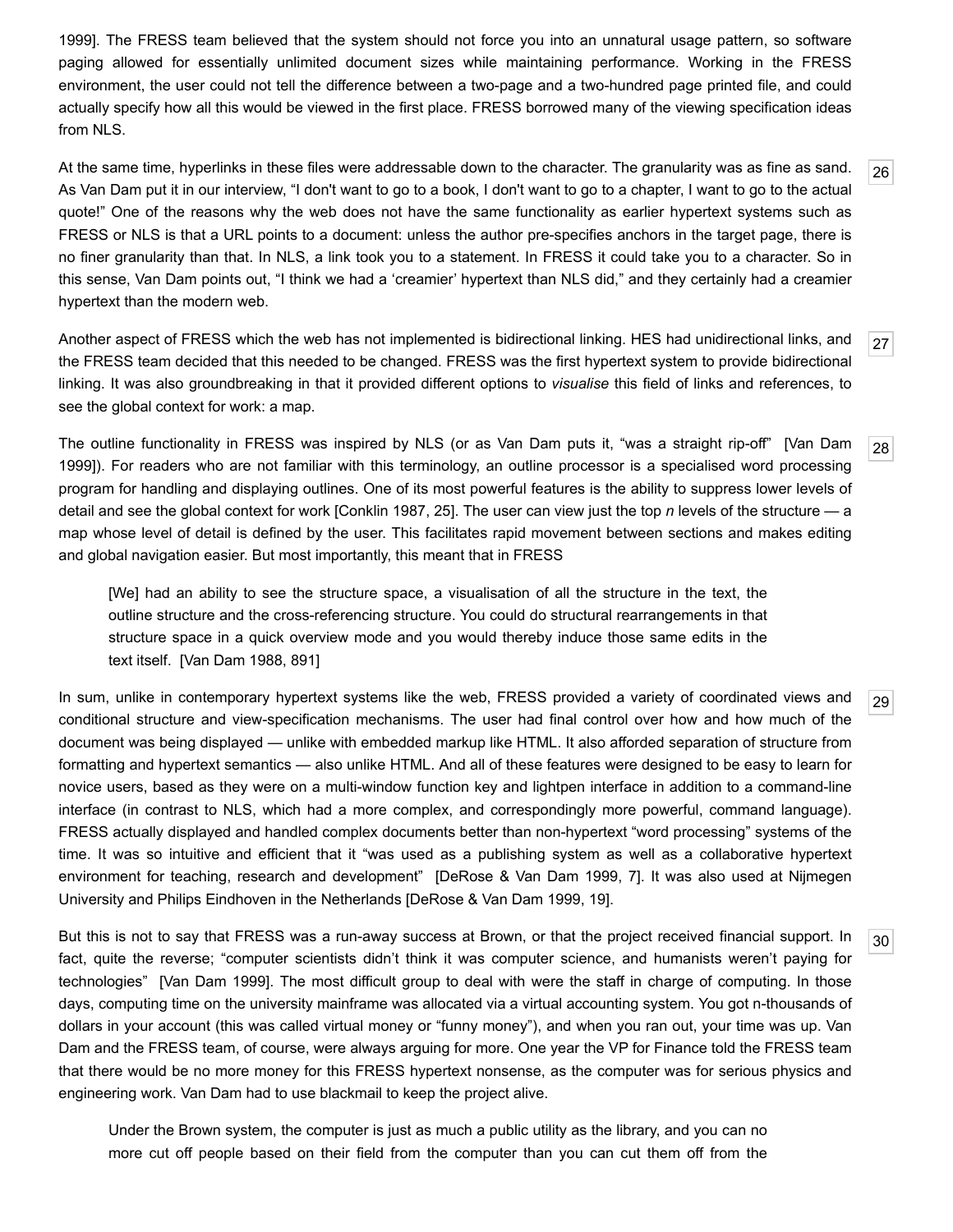library... only by threatening to go public and let the campus know that the engineers and physicists were treating the computer as their private fiefdom [did I] get the money. [\[Van Dam 1999\]](#page-9-1)

Luckily, the FRESS team kept going. Engelbart kept going. Ted Nelson kept writing and publishing and inspiring audiences of young hackers and bright-eyed alums. And slowly, very slowly, the computing community began to realise that text and hyperlinks on a computer might just work.

<span id="page-7-0"></span>In 1976, the National Endowment for the Humanities supported a FRESS application for teaching English poetry. The FRESS team, and particularly Van Dam, had wanted to use the system explicitly for teaching since its inception. In the NEH-sponsored course, students did all of their critical course reading and writing in the online FRESS docuverse. A poetry textbook was created in FRESS, to go along with a large collection of poems by Spenser, Tennyson, Blake and others [\[DeRose & Van Dam 1999](#page-8-17), 19]. Students' and teachers' comments were integrated into the web as the course proceeded, prompting further response and debate in the manner of contemporary teaching webs. And, incidentally, the term *web* was actually used in accordance with Vannevar Bush's understanding of the term as a cluster of trails [Bush [1945\]. It was the first time hypertext had been used as a central teaching tool in the humanities, and arguably the first](#page-8-18) online scholarly community.

<span id="page-7-1"></span>Intermedia, a distributed hypermedia system developed at Brown's Institute for Research in Information and Scholarship (IRIS) from 1985-1990, grew directly out of the work done by Van Dam's group. This was intended to be a networked, multiuser teaching tool.

### **Hypertext and the Early Internet**

<span id="page-7-2"></span>[33](#page-7-2) FRESS occurred on the cusp of the network era — 1969. HES had been neither networked nor multi-user. It was intended to be a personal device, for the use of writers and editors. But NLS and FRESS were pioneering networked multi-user hypertext systems. Although FRESS wasn't ideal in this sense, "You could still work together. It was multiuser" [\[Van Dam 1999](#page-9-1)]. NLS and FRESS were both shifting across to a different technical phylum — from the personal tool to the public network. From 1968 on, research into hypertext systems focussed not on the creation of personal webs, but on shared and distributed systems. In fact, Doug Engelbart's NLS was one of the first nodes in the fabled ARPANET, which eventually spread its wires around the globe to become the Internet. However, as Van Dam observed in an interview with the author,

I don't think...that any of us truly envisioned that you could have what we have today, because the issues of interoperability just seemed far more insurmountable in those days. We didn't have networks with the kind of bandwidth that you do today. So, I certainly never foresaw the world-wide web. It surprised me. The fact that I can reach out and touch stuff in Ethiopia, as it were, is still a surprise to me. [[Van Dam 1999\]](#page-9-1)

<span id="page-7-3"></span>[34](#page-7-3) Van Dam claims he didn't foresee the web; neither he nor Doug Engelbart could have imagined where their technologies would lead. But it is undeniable HES became the first working example of hypertext on commercial equipment, and in that sense a vision of potentiality for all future hypertext technologies. According to Ted Nelson, HES was actually the precedent to today's web browser [\[Nelson 1999](#page-8-5)].

<span id="page-7-4"></span>So although there was much resistance to Van Dam's original project, it spawned and legitimised a new field of research: hypertext. There is still much work to be done in this arena, work which Van Dam continued to do at Brown, and Engelbart at the Bootstrap Institute (now called The Doug Engelbart Institute) — the organisation he founded to continue evolving the relationship between humans and computers. Because "the things we decide now will continue to haunt us for decades. Decades" [[Van Dam 1999](#page-9-1)].

## **Acknowledgments**

<span id="page-7-5"></span>My thanks to Professor Andries Van Dam, Dr Douglas Engelbart and Dr Ted Nelson for their time and interviews. Thanks also to Professor Van Dam and Rosemary Michelle Simpson for their corrections and comments on this article.

[31](#page-7-0)

[32](#page-7-1)

[35](#page-7-4)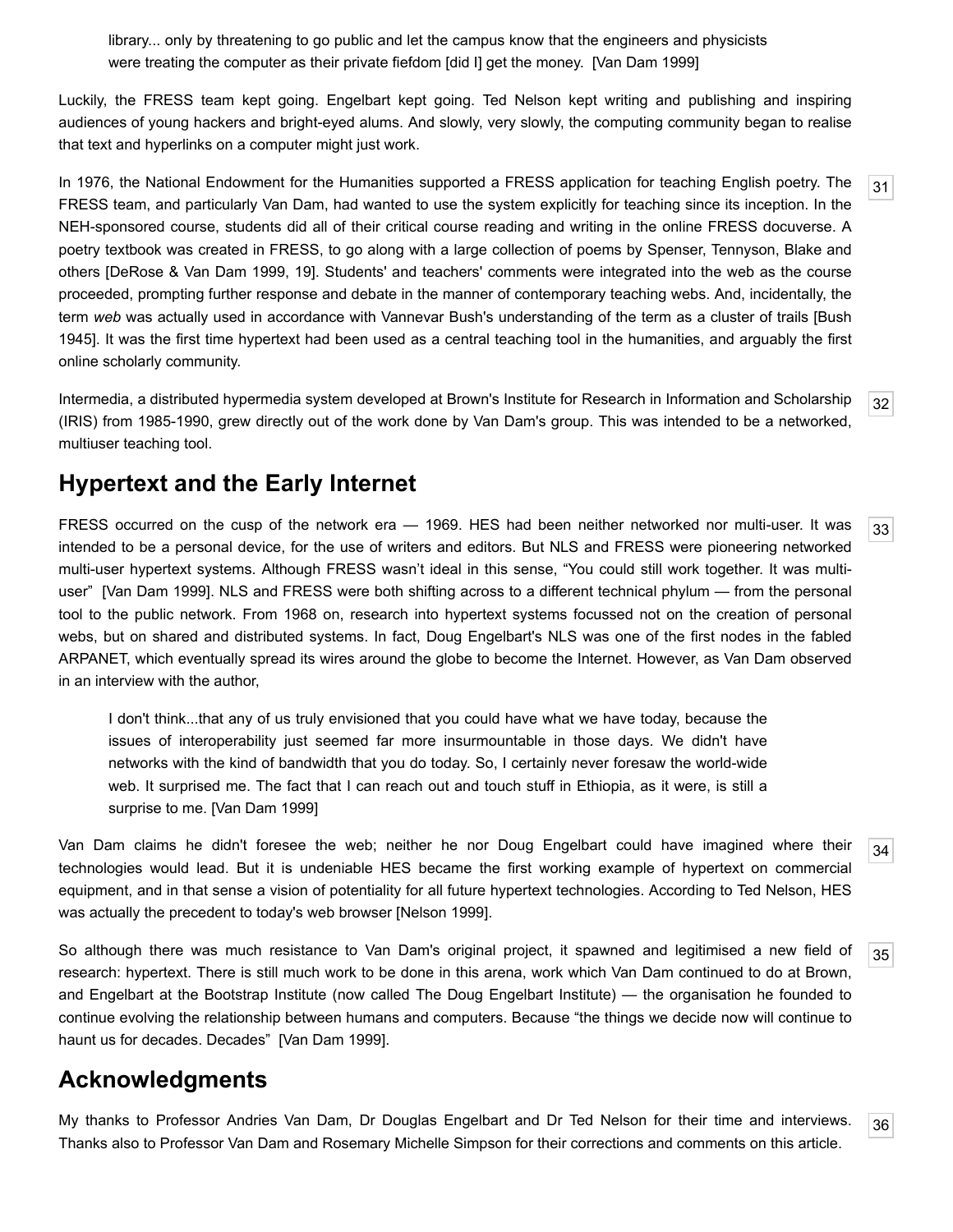#### **Notes**

<span id="page-8-1"></span>[1] To paraphrase Andries Van Dam, in an interview with the author, 1999.

<span id="page-8-4"></span>[2] The concept can be traced back to at least to 1910, with William Ostwald and Paul Otlet, while the history of the paper-based hypertext dates back to Talmudic commentaries. Most extant computing histories trace the idea back to a machine called Memex, proposed by Vannevar Bush in a 1945 essay entitled "As We May Think." In this essay, Bush proposes a machine which utilises microfilm to store and deliver information structured in an associative network. Bush was well ahead of his time, writing in an era before the digital computer. For more information, see my article ["The Evolution of Vannevar Bush's Memex"](#page-8-3) in *Digital Humanities Quarterly*.

<span id="page-8-6"></span>[\[3\] Van Dam said in an interview that this is "because Ted packages ideas in so much ... P.T. Barnum salesmanship that people distrust it" \[Van](#page-9-1) Dam 1999].

<span id="page-8-7"></span>[4] Time-sharing is sharing a computing resource among many users by means of allowing simultaneous access.

<span id="page-8-9"></span>[5] For more information please see my article on Engelbart, [[Barnet 2006](#page-8-19)].

<span id="page-8-10"></span>[6] They had actually met before when they were both undergraduates at Swarthmore.

<span id="page-8-11"></span>[7] For more information on Nelson's original vision of hypertext, see my paper "The Magical Place of Literary Memory: Xanadu" in *Screening the Past*, 2005.

<span id="page-8-13"></span>[8] "In fact, one of the things I was always pissed about is that Ted never told me about Engelbart, even though he claimed he knew of his work" [\[Van Dam 1999\]](#page-9-1).

<span id="page-8-15"></span>[9] Nelson's Xanadu system was also to have infinite undo.

#### **Works Cited**

- **Barnet 2005** Barnet, Belinda. *The Magical Place of Literary Memory: Xanadu*. Screening the Past. [http://tlweb.latrobe.edu.au/humanities/screeningthepast/firstrelease/fr\\_18/BBfr18a.html.](http://tlweb.latrobe.edu.au/humanities/screeningthepast/firstrelease/fr_18/BBfr18a.html)
- <span id="page-8-19"></span>**Barnet 2006** Barnet, Belinda. "Engelbart's Theory of Technical Evolution". *Continuum: the Journal of Media and Cultural Studies* 20: 4 (2006), pp. 509-521. <http://www.informaworld.com/smpp/content~content=a767889432~db=all~order=page>.
- <span id="page-8-3"></span>**Barnet 2008** Barnet, Belinda. "The Technical Evolution of Vannevar Bush's Memex". *Digital Humanities Quarterly* 2: 1 (2008). [http://www.digitalhumanities.org/dhq/vol/002/1/000015.html.](http://www.digitalhumanities.org/dhq/vol/002/1/000015.html)

<span id="page-8-18"></span>**Bush 1945** Bush, Vannevar. "As We May Think". *Atlantic Monthly* 176: 1 (1945), pp. 641-649.

- <span id="page-8-12"></span>**Carmody et al. 1967** Carmody, Steven, Walter Gross, Theodor H. Nelson, David Rice and Andries Van Dam. "A Hypertext Editing System for the /360". In M. Faiman and J. Nievergelt, eds., *Pertinent Concepts in Computer Graphics*. Urbana: University of Illinois, 1967. pp. 291-330.
- <span id="page-8-14"></span>**Ceruzzi 1998** Ceruzzi, Paul E. *A History of Modern Computing*. Cambridge, MA: MIT Press, 1998.
- <span id="page-8-2"></span>**Childress 1998** Childress, Vincent. "Book Review: Engineering problem solving for mathematics, science, and technology education". *Journal of Technology Education* 10: 1 (1998). [http://scholar.lib.vt.edu/ejournals/JTE/v10n1/childress.html.](http://scholar.lib.vt.edu/ejournals/JTE/v10n1/childress.html)
- <span id="page-8-16"></span>**Conklin 1987** Conklin, Jeff. "Hypertext: An Introduction and Survey". *IEEE Computer* September (1987), pp. 17-41.
- <span id="page-8-17"></span>**DeRose & Van Dam 1999** DeRose, Steven, and Andries Van Dam. "Document Structure and Markup in the FRESS Hypertext System". *Markup Languages: Theory and Practice* 1: 1 (1999), pp. 7-32.
- <span id="page-8-8"></span>**Engelbart 1999** Engelbart, Douglas 1999, Interview with the author.
- <span id="page-8-5"></span>**Nelson 1999** Nelson, Ted. Interview with the author.
- **Nyce & Kahn 1991** Nyce, James, and Paul Kahn, eds. *From Memex to Hypertext: Vannevar Bush and the Mind's Machine*. London: Academic Press, 1991.
- <span id="page-8-0"></span>**Owens 1991** Owens, Larry. "Vannevar Bush and the Differential Analyzer: The Text and Context of an Early Computer". In James Nyce and Paul Kahn, eds., *From Memex to Hypertext: Vannevar Bush and the Mind's Machine*. London: